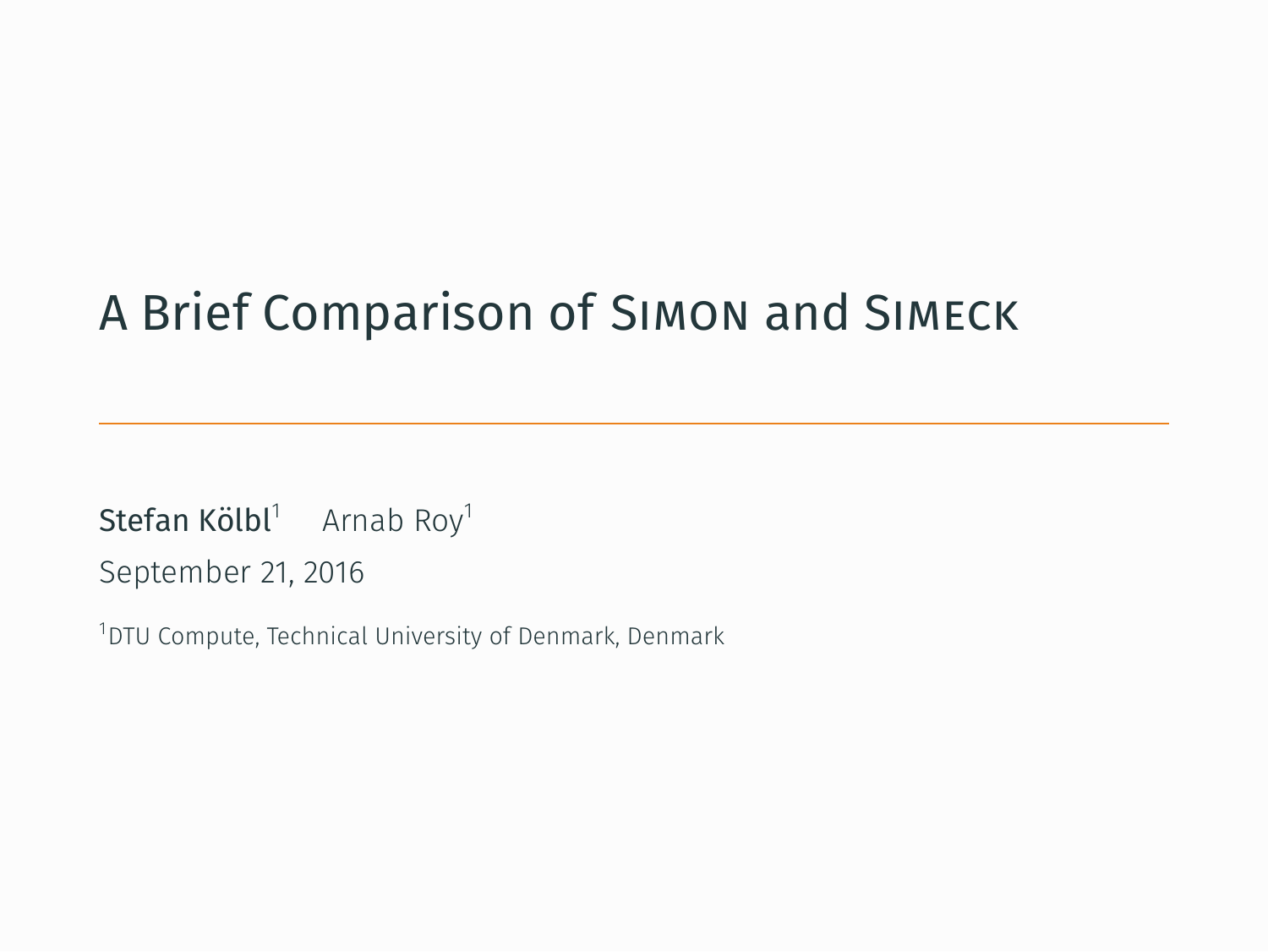The Simeck block cipher family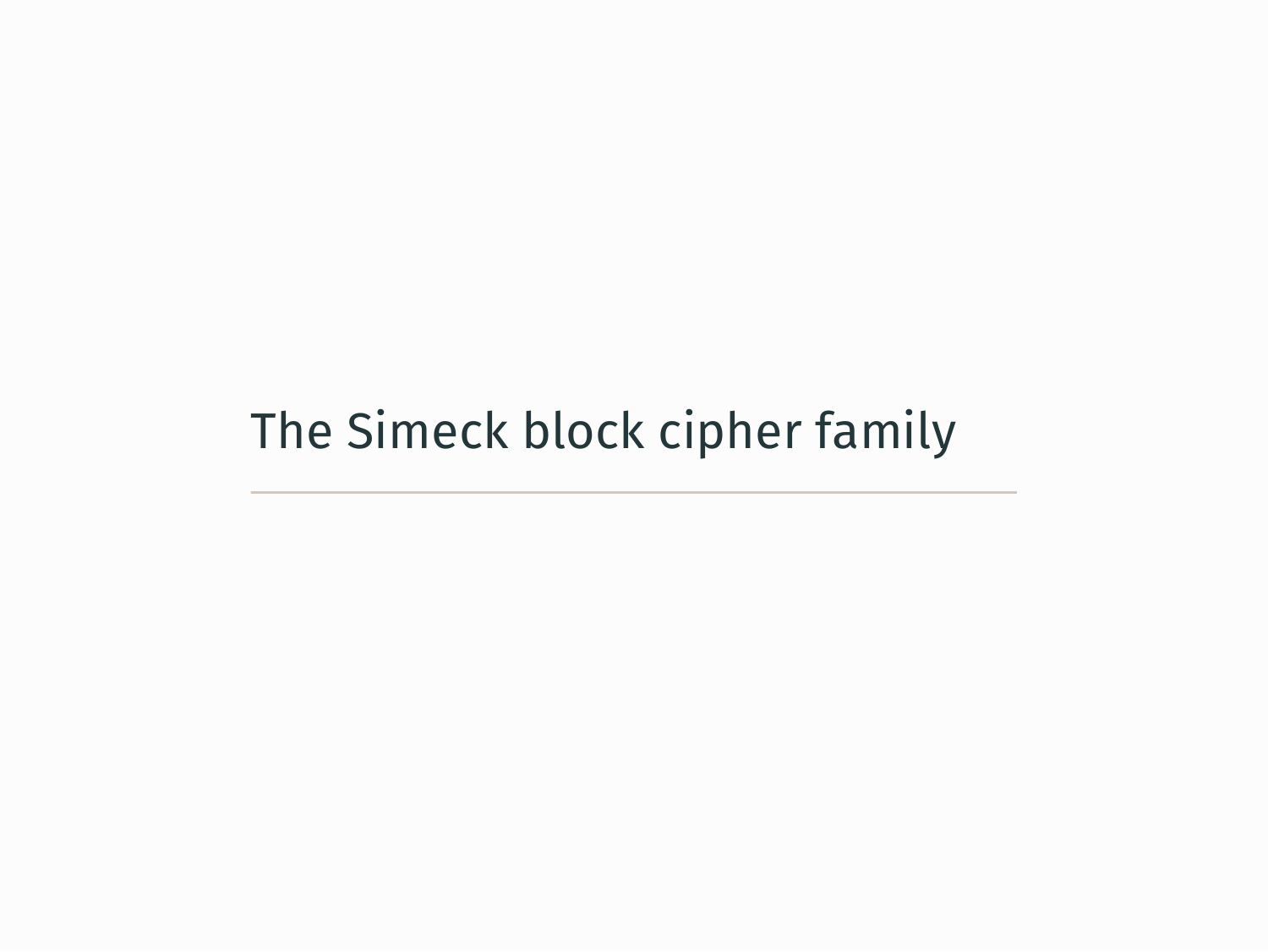## Simeck

SIMECK is a family of lightweight block ciphers [YZS<sup>+</sup>15]

- Combines ideas from Simon and Speck.
- Uses different rotation constants.
- Key-schedule reuses the round function.
- Uses less (up to 3.5%) area than Simon.

Parameters (gray only Simon):

| Block size | Key size      |  |  |
|------------|---------------|--|--|
| 32         | 64            |  |  |
| 48         | 72,96         |  |  |
| 64         | 96, 128       |  |  |
| 96         | 96, 144       |  |  |
| 128        | 128, 192, 256 |  |  |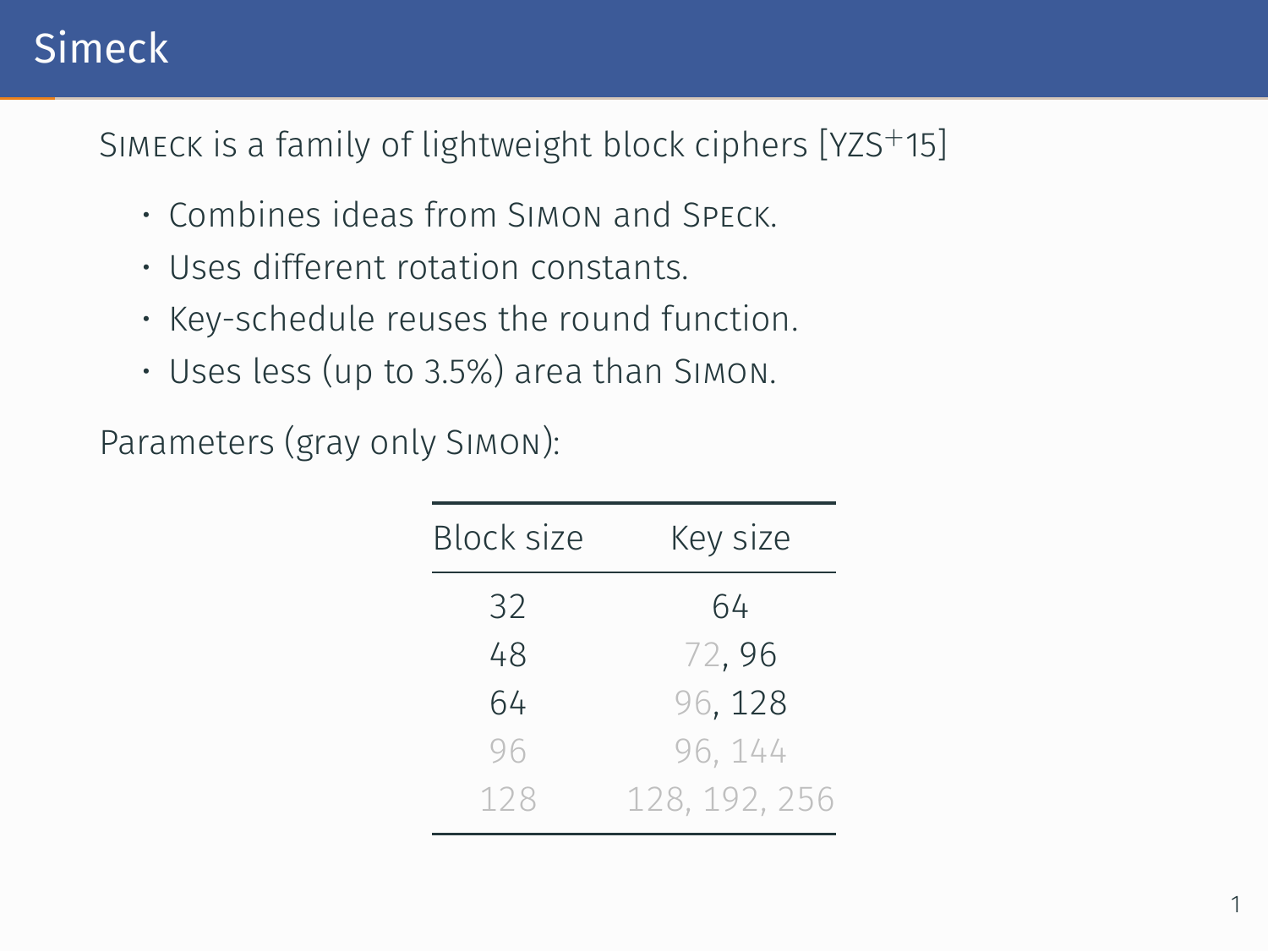## Simeck

#### Construction of the round function



(a) Simeck

(b) Simon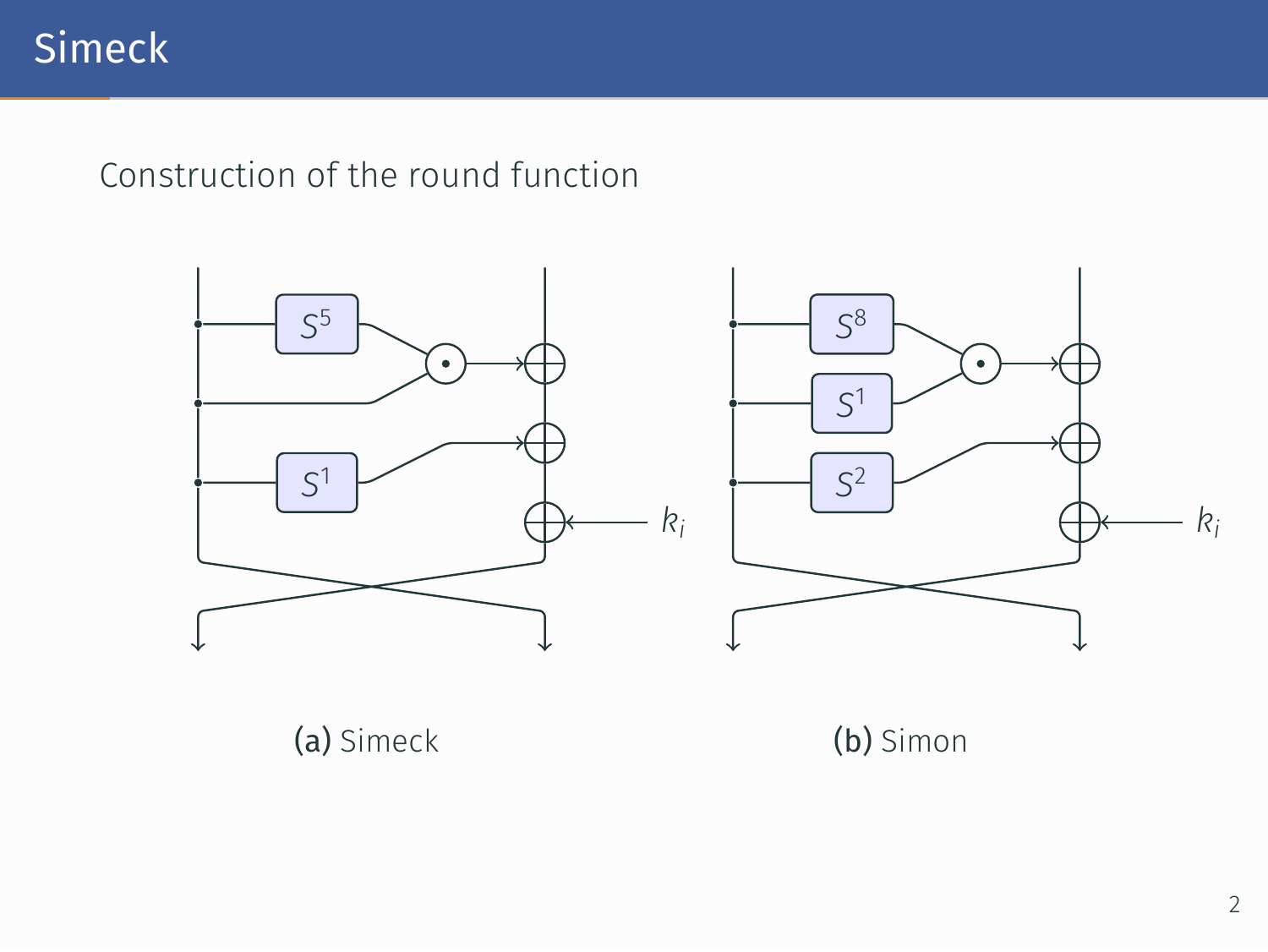Design of Simon and Simeck

- No design rationales for Simon and Speck published.
- Impact of the design changes on the security is unclear.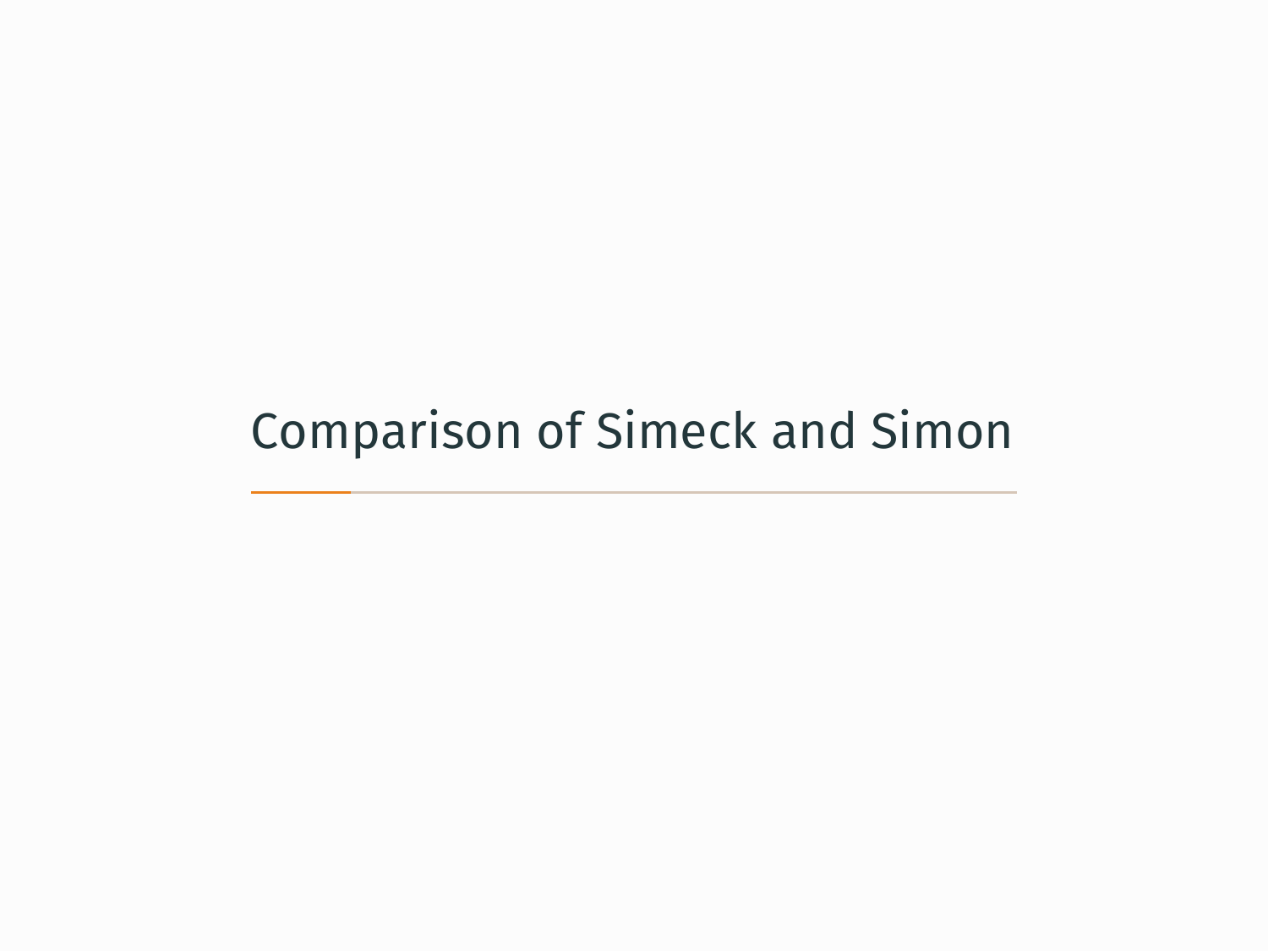After how many rounds do we get full *diffusion*?

- Rotation constants have a strong effect on this.
- Often influences efficiency of attacks.

| Table 1: Number of rounds required for full diffusion. |  |
|--------------------------------------------------------|--|
|--------------------------------------------------------|--|

| Wordsize      | $32$ -bit | $48$ -bit         | $64$ -bit |
|---------------|-----------|-------------------|-----------|
| <b>SIMON</b>  |           | 7 Rounds 8 Rounds | 9 Rounds  |
| <b>SIMFCK</b> |           | 8 Rounds 9 Rounds | 11 Rounds |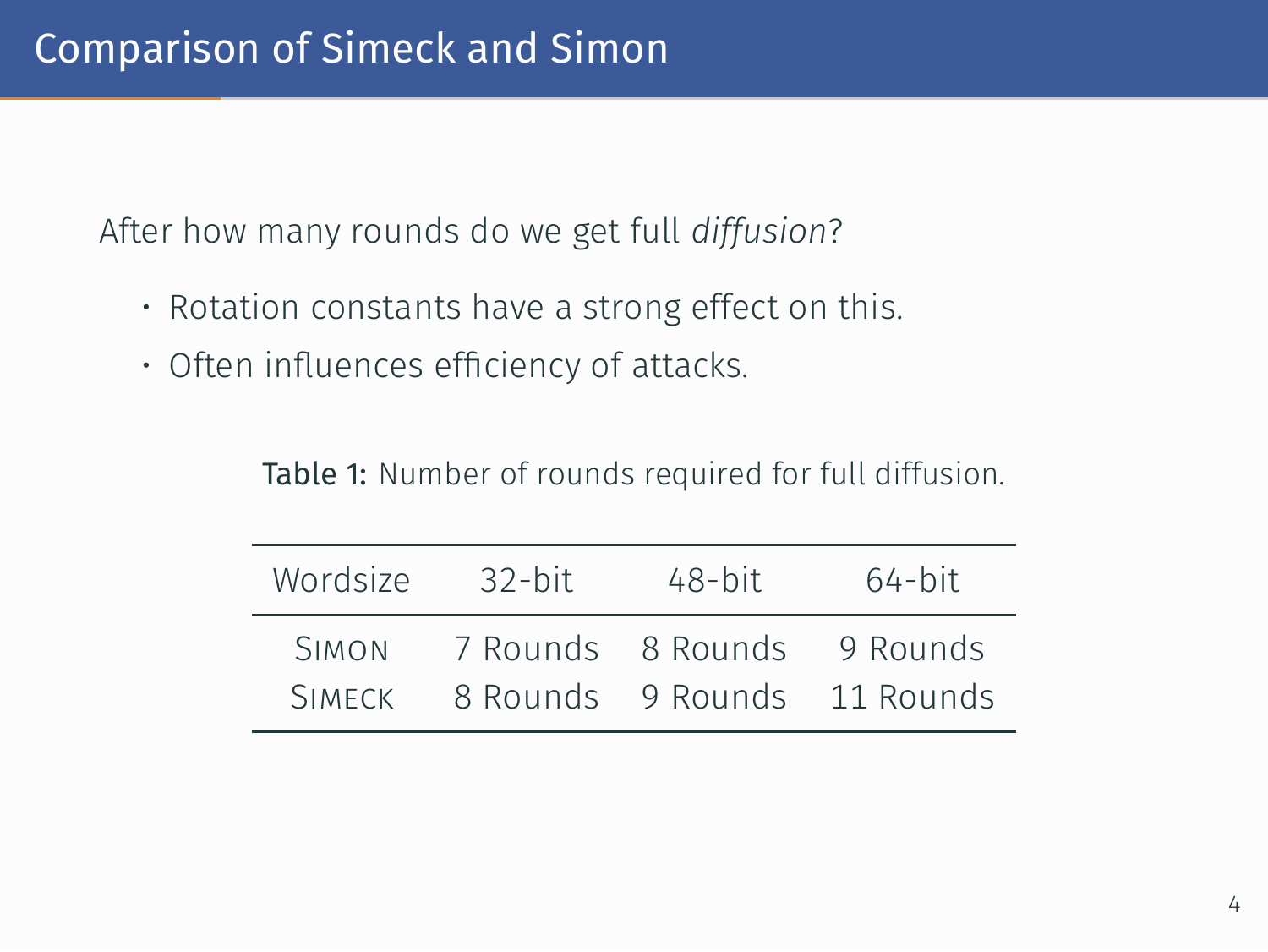Best attacks on Simon are based on differential and linear cryptanalysis.

- Various papers on this topic [ALLW15, SHW<sup>+</sup>15, AAA<sup>+</sup>14, WWJZ14, BRV15, SHW<sup>+</sup>14, CW16].
- We study how the design changes of Simeck affect the resistance against these type of attacks.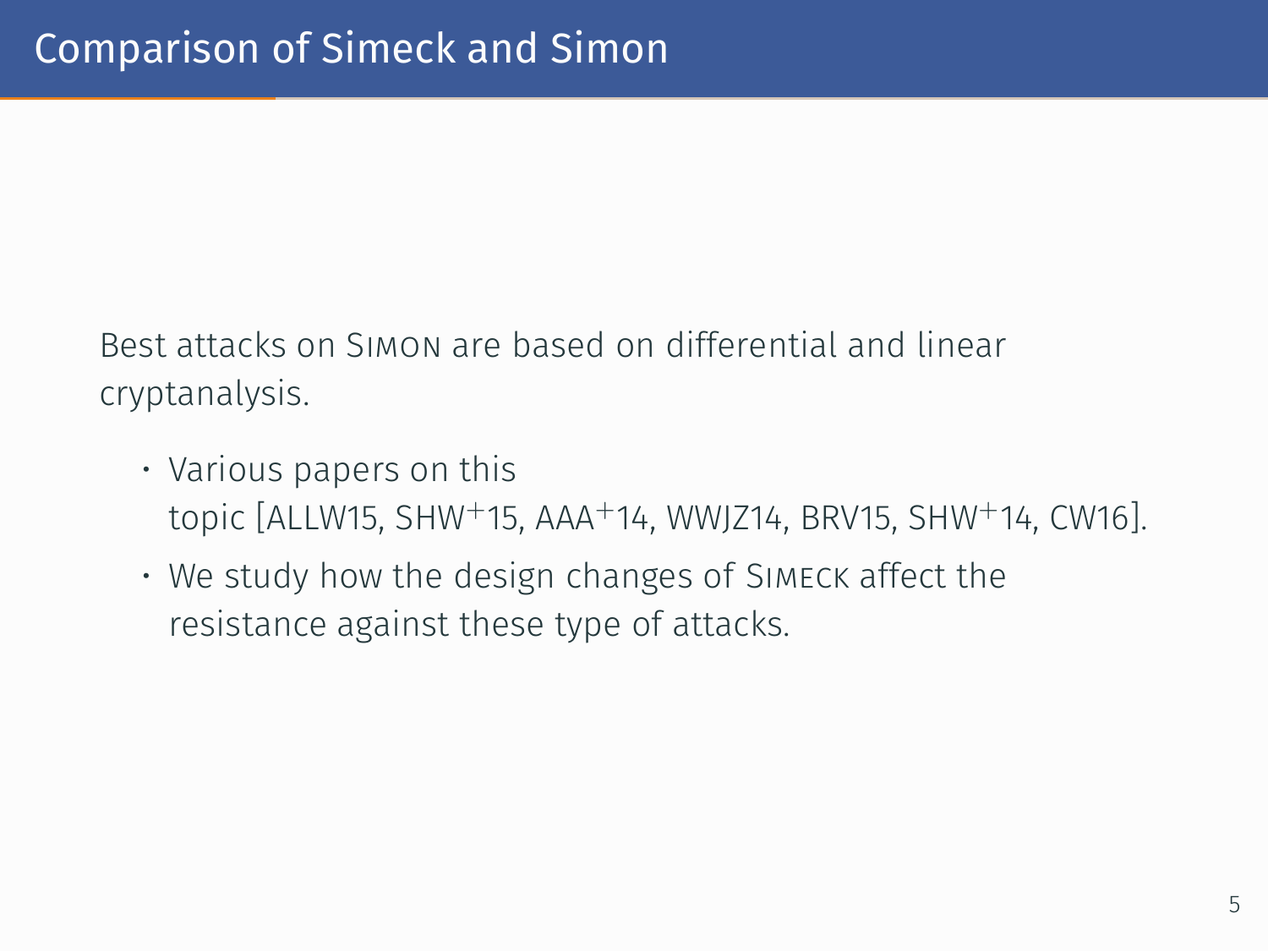Differential cryptanalysis tries to find a correlation between pairs of plaintexts  $(p, p')$  and ciphertexts  $(c, c')$ .

#### Definition

A *differential trail* Q is a sequence of differences

$$
Q = (\alpha_0 \xrightarrow{f_0} \alpha_1 \xrightarrow{f_1} \cdots \alpha_{r-1} \xrightarrow{f_{r-1}} \alpha_r).
$$

How to compute the probability that a random pair of plaintexts follows this trail?

- Always involves some assumptions.
- Use framework from [KLT15] to compute probabilities.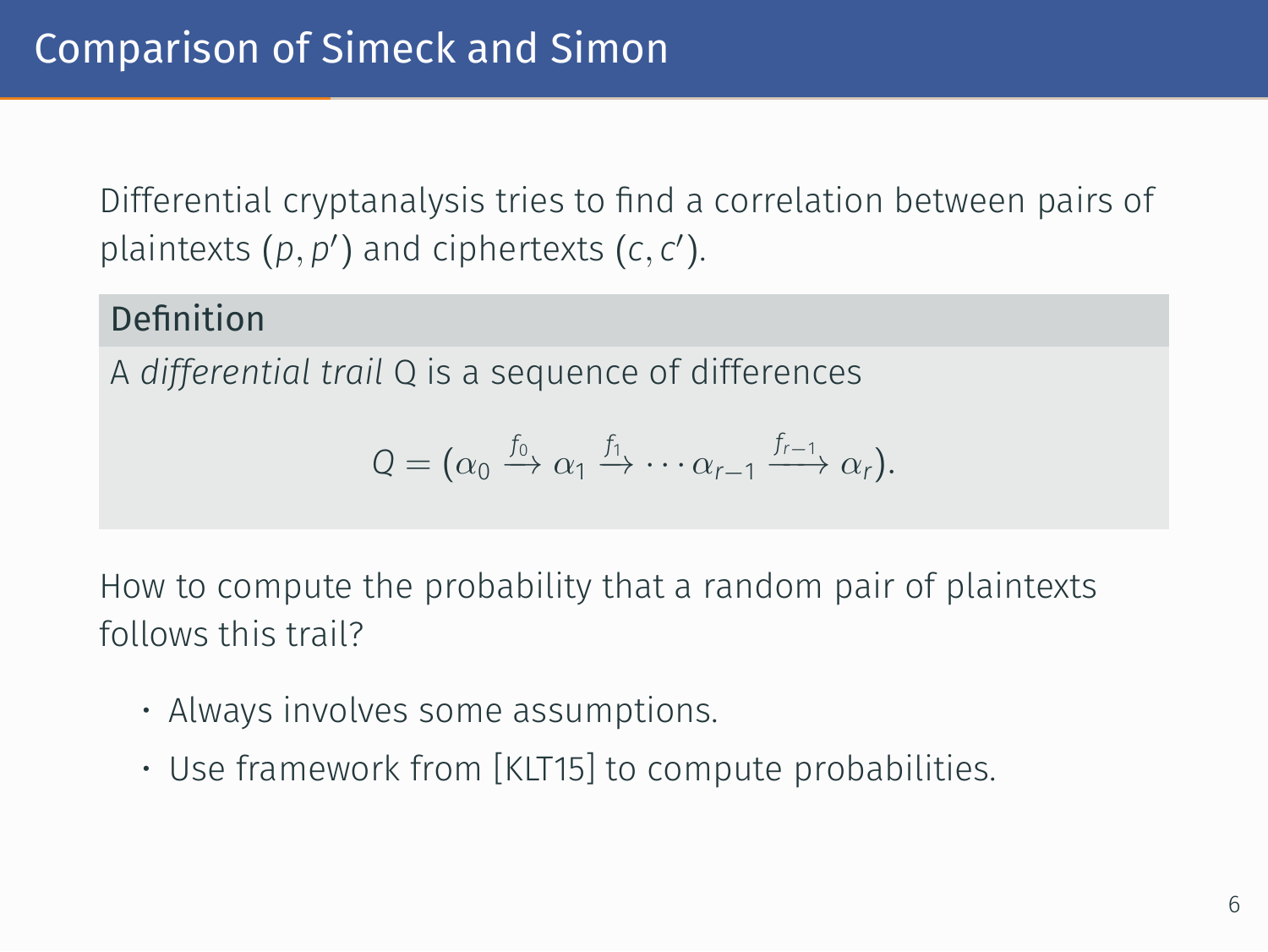Interested in the differential trail with highest probability

$$
p_{\max} = \max_{\alpha_0, ..., \alpha_r} \Pr(\alpha_0 \xrightarrow{f_0} \alpha_1 \xrightarrow{f_1} \cdots \alpha_{r-1} \xrightarrow{f_{r-1}} \alpha_r)
$$
(1)

- $\cdot$  Use approach based on SAT solvers to find bounds on  $p_{\text{max}}$ .
- Publicly available tool https://github.com/kste/cryptosmt.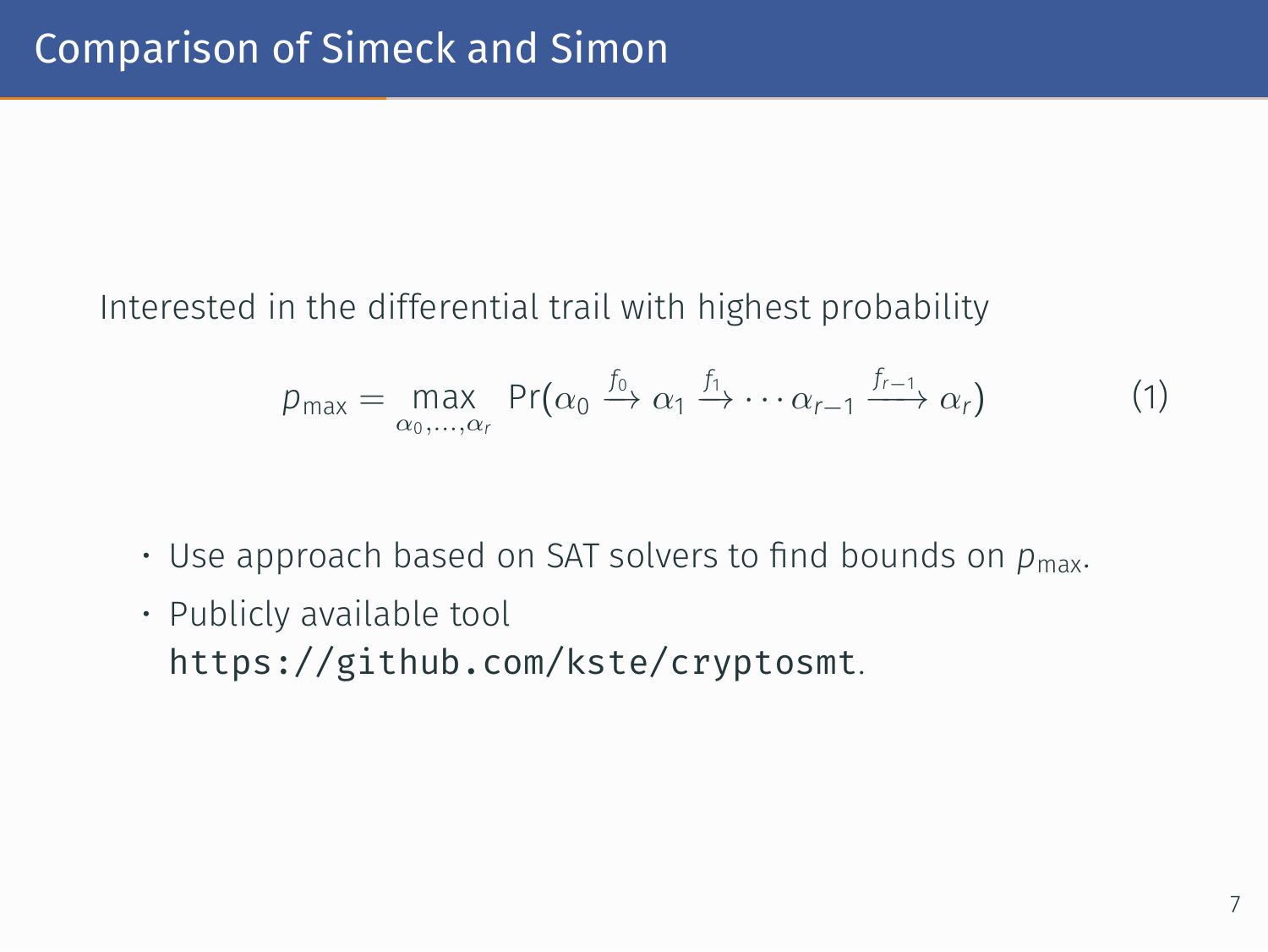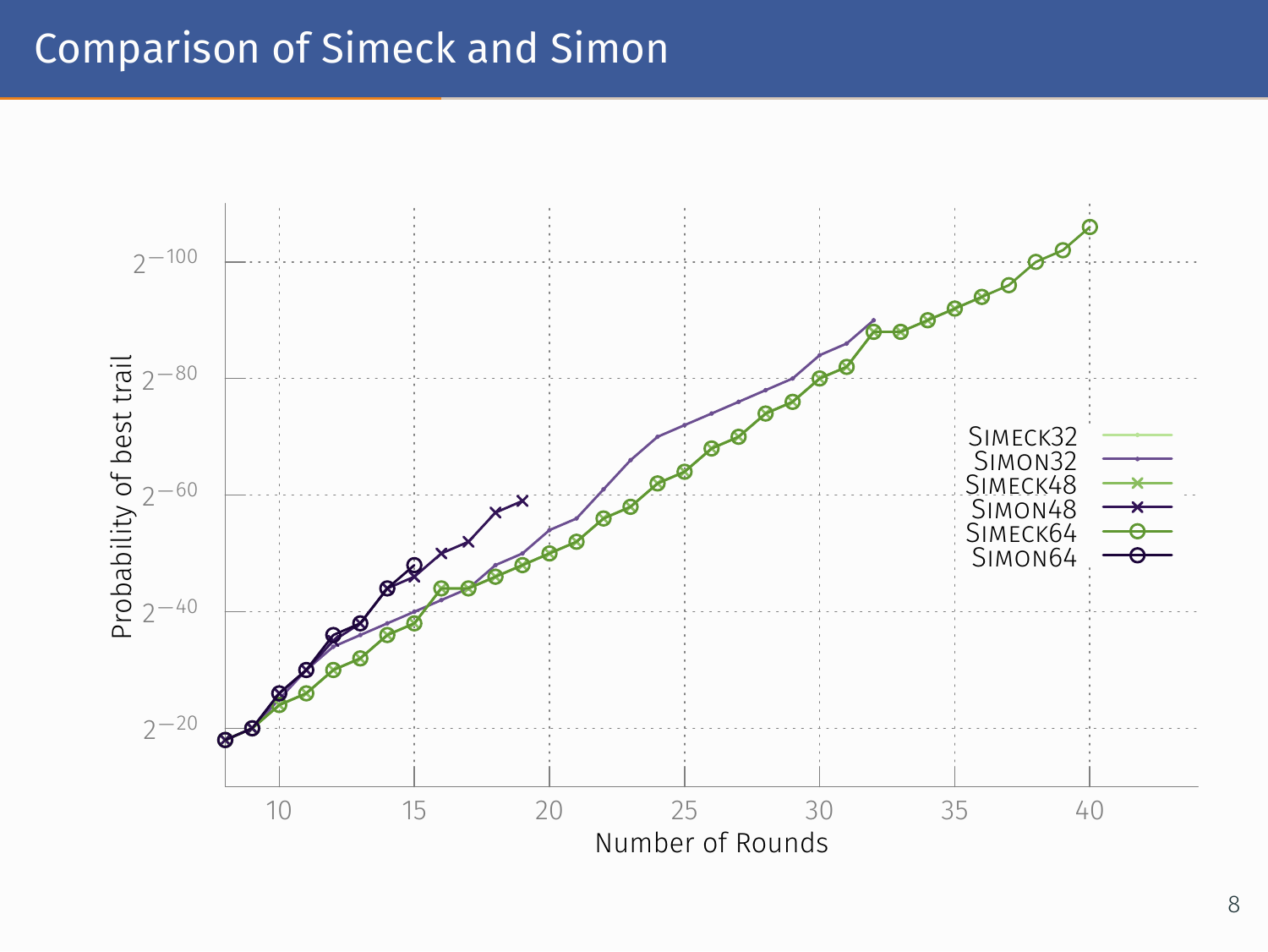| Cipher             | Rounds | Upper Bounds |        |
|--------------------|--------|--------------|--------|
|                    |        | differential | linear |
| SIMON32/64         | 32     | 32           | 32     |
| <b>SIMECK32/64</b> | 32     | 32           | 32     |
| SIMON48/96         | 36     | 19           | 20     |
| <b>SIMECK48/96</b> | 36     | 36           | 36     |
| SIMON64/128        | 44     | 15 [KLT15]   | 17     |
| SIMECK64/128       | 44     | 40           | 41     |

- For the large variants the bounds for Simeck are worse.
- Takes significant less time finding bounds for Simeck.
- Can cover more rounds for Simeck.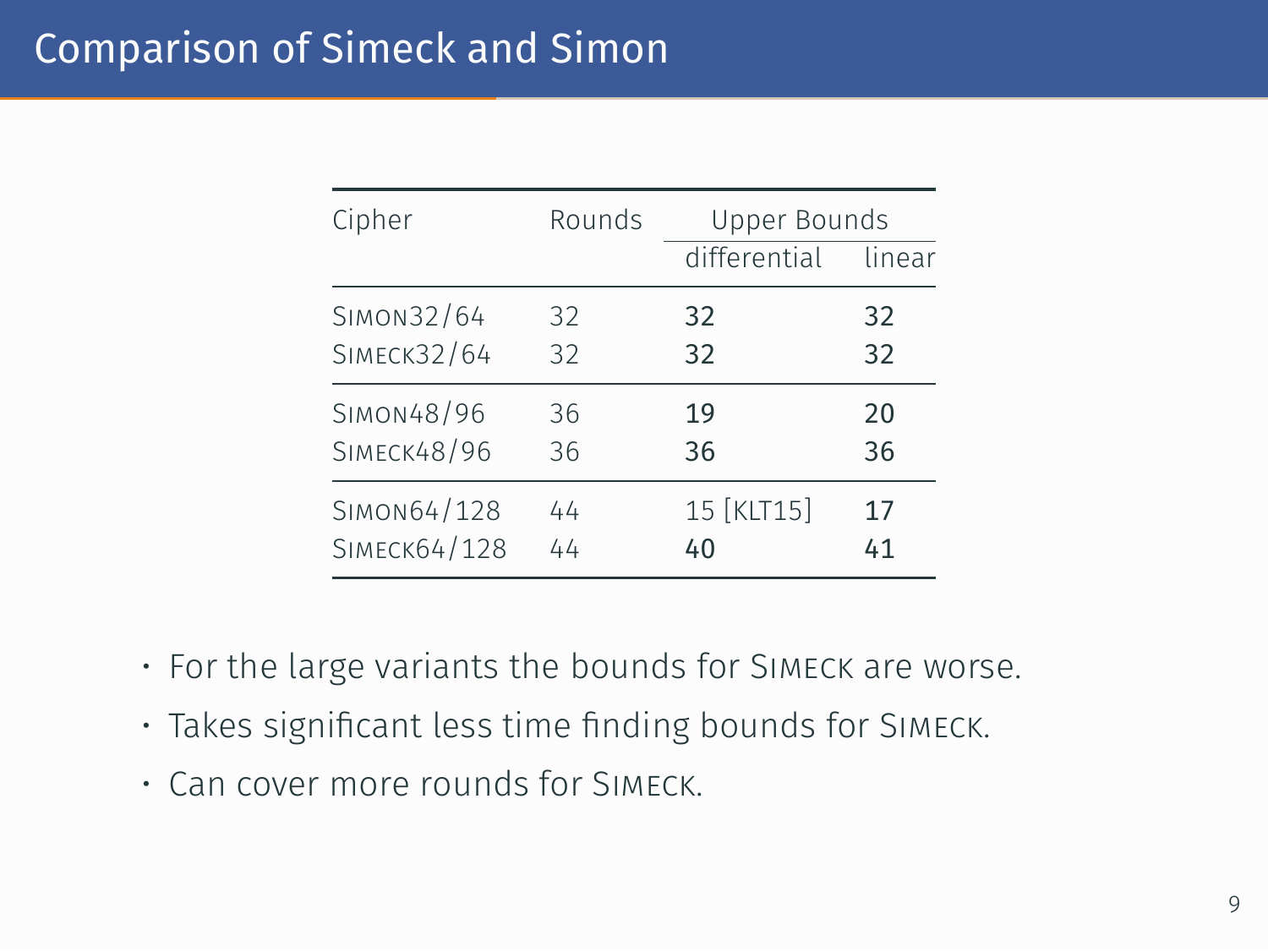#### In attack we only care about the probability of the *differential*.

#### Definition

The probability of a *differential* is the sum of all r round differential trails

$$
\Pr(\alpha_0 \xrightarrow{f} \alpha_r) = \sum_{\alpha_1, ..., \alpha_{r-1}} (\alpha_0 \xrightarrow{f_0} \alpha_1 \xrightarrow{f_1} \cdots \alpha_{r-1} \xrightarrow{f_{r-1}} \alpha_r)
$$
 (2)

which have the same input and output difference.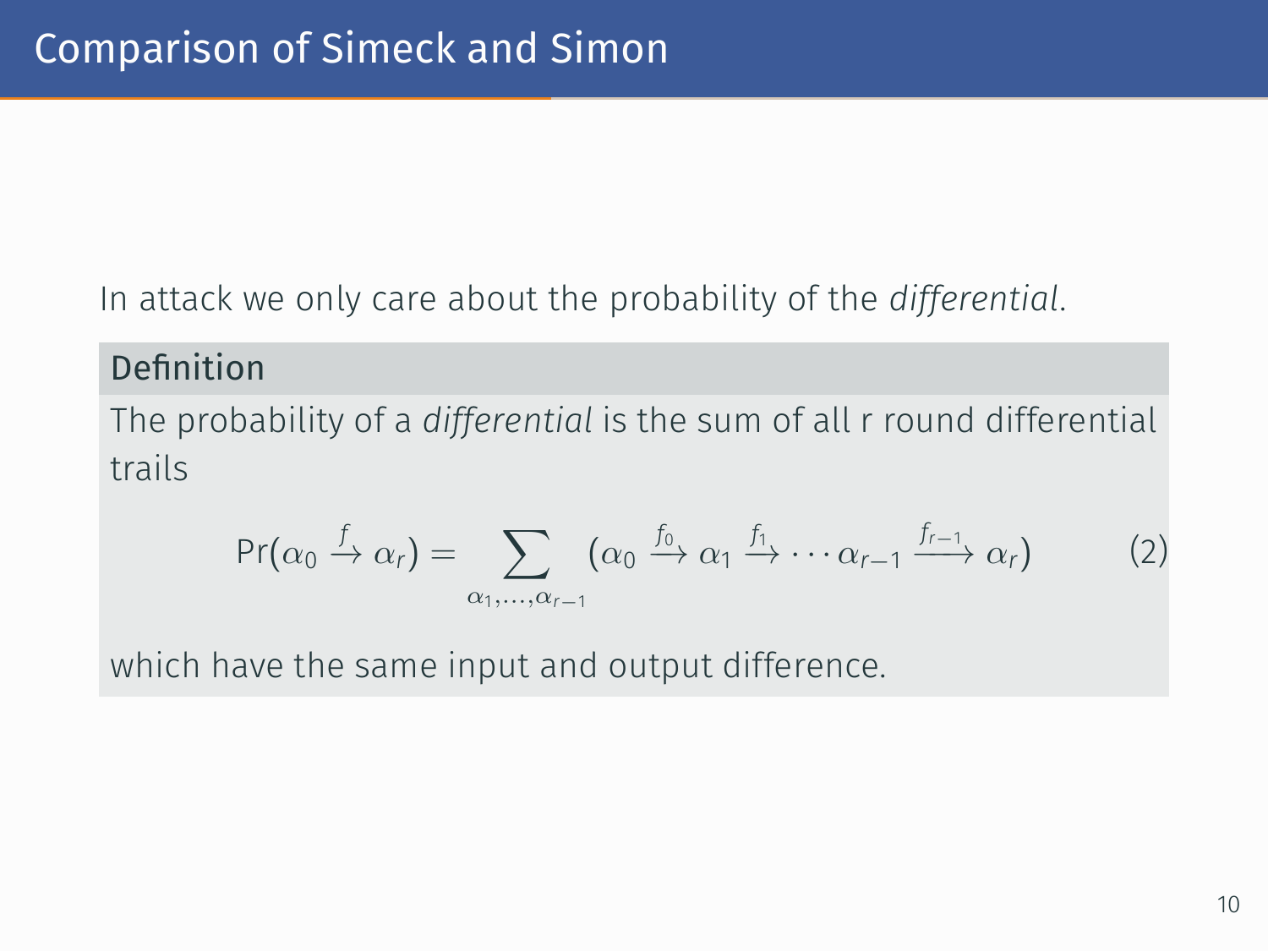Example for Simeck64 using 26 rounds:

- The best single trail *Q* has Pr(*Q*) = 2 *−*68 .
- The differential (0*,* 4400000) *f* 26 *−→* (8800000*,* 400000) has a probability of  $\geq 2^{-60.02}$ .
- We need to collect a large set of trails to get a good estimate for the probability.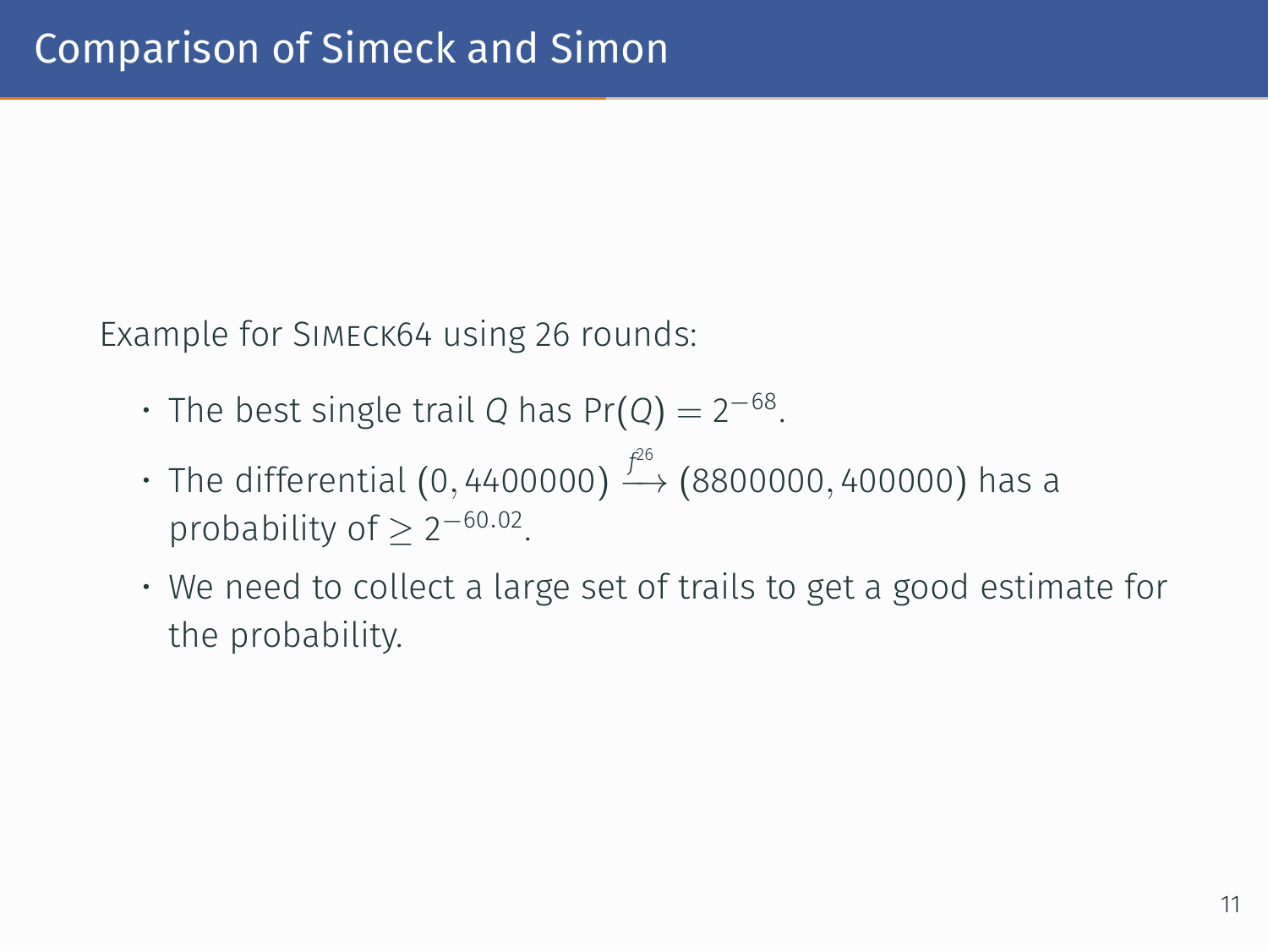We are interested in the number of pairs following the differential

- For Simon32 and Simeck32 we can run experiments for the full codebook.
- Use Poisson distribution to estimate the distribution for a random function.

#### Definition

Let *X* be a Poisson distributed random variable representing the number of pairs  $(a, b)$  with values in  $\mathbb{F}_2^n$  following a differential  $Q = (\alpha \stackrel{f}{\rightarrow} \beta)$ , that means  $f(a) \oplus f(a \oplus \alpha) = \beta$ , then

$$
Pr(X = l) = \frac{1}{2} (2^n p)^l \frac{e^{-(2^n p)}}{l!}
$$
 (3)

where *p* is the probability of the differential.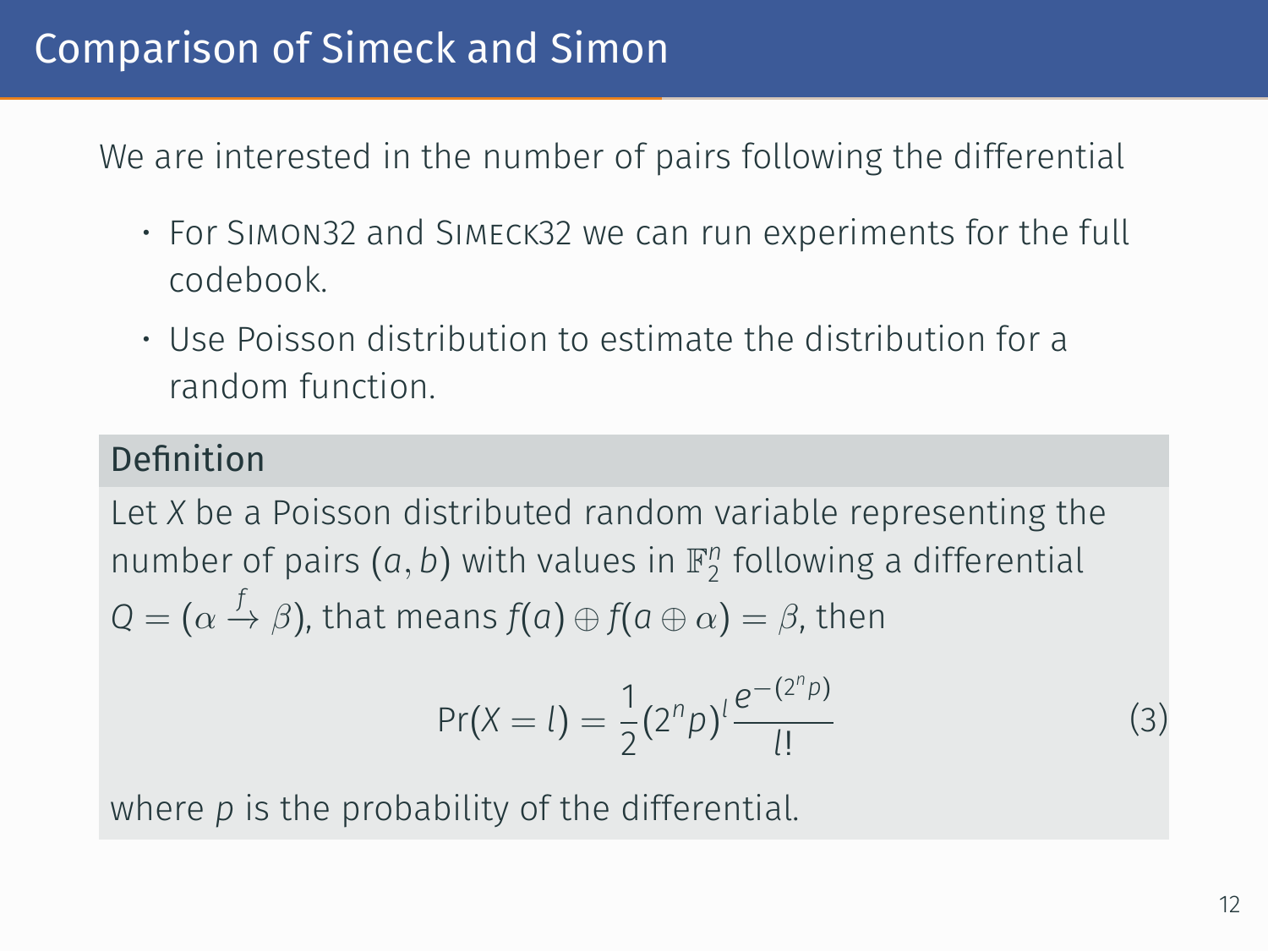Distribution for 202225 randomly chosen keys for the differential (0*,* 40) *f* 13 *−→* (4000*,* 0) for Simon32.

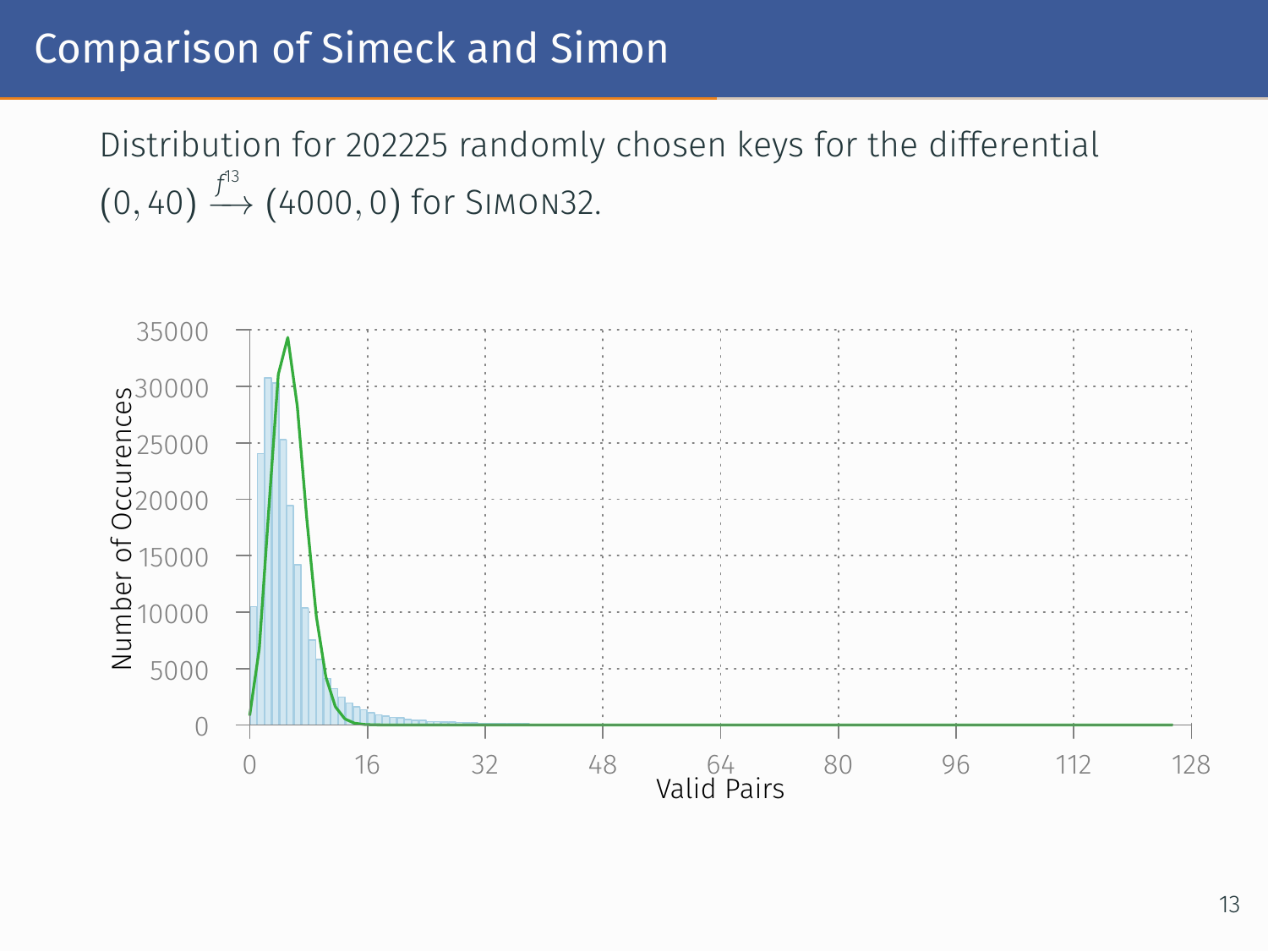Distribution for 134570 randomly chosen keys for the differential (8000*,* 4011) *f* 13 *−→* (4000*,* 0) for Simeck32.

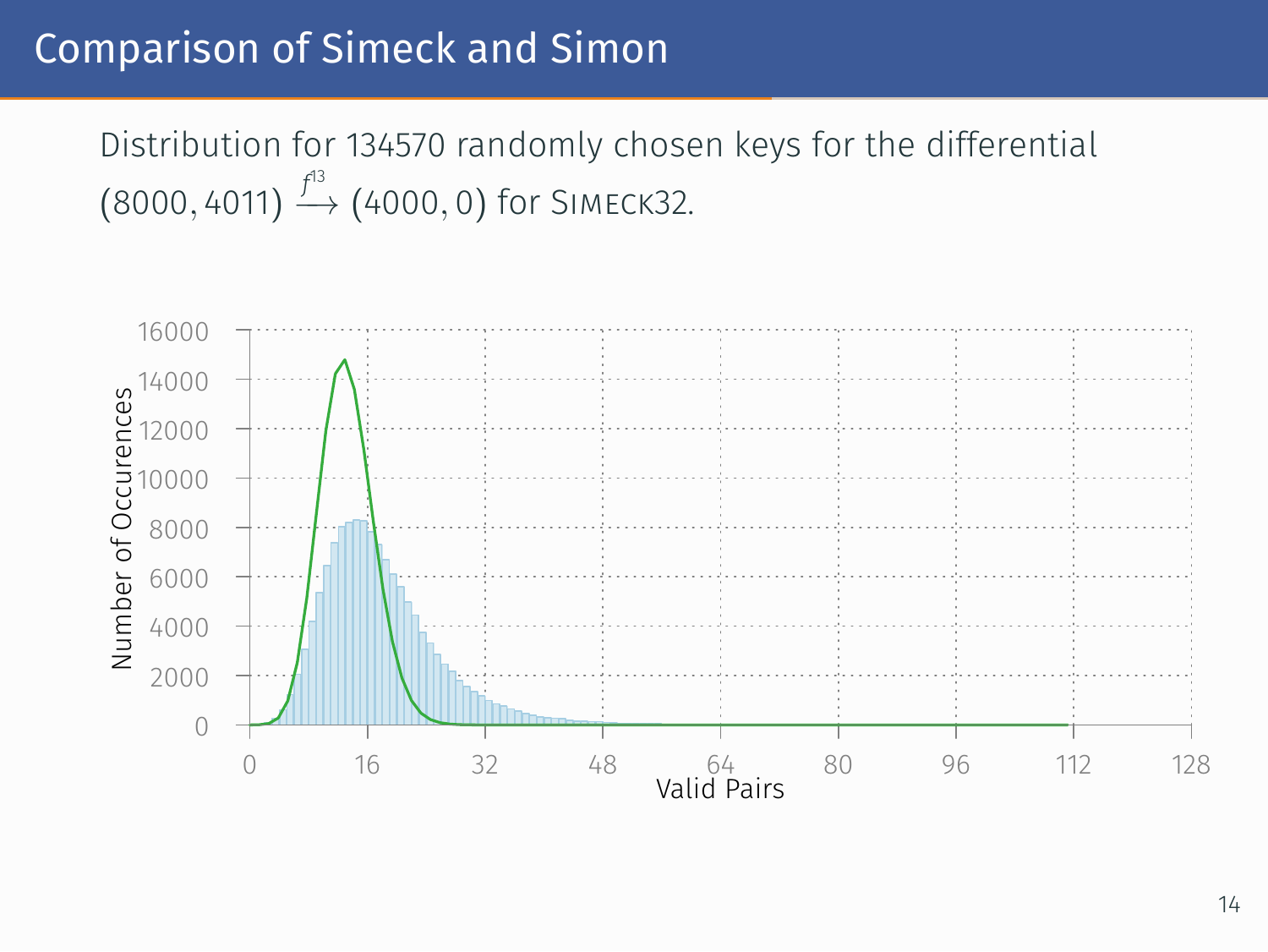Approximation seems quite good but for some keys the number of valid pairs is significant higher.

Example: *K* = (*k*0*, k*<sup>1</sup> *, k*2*, k*3) = (8ec1*,* 1cf8*,* e84a*,* cee2) we get 1082 pairs for the previous Simon differential.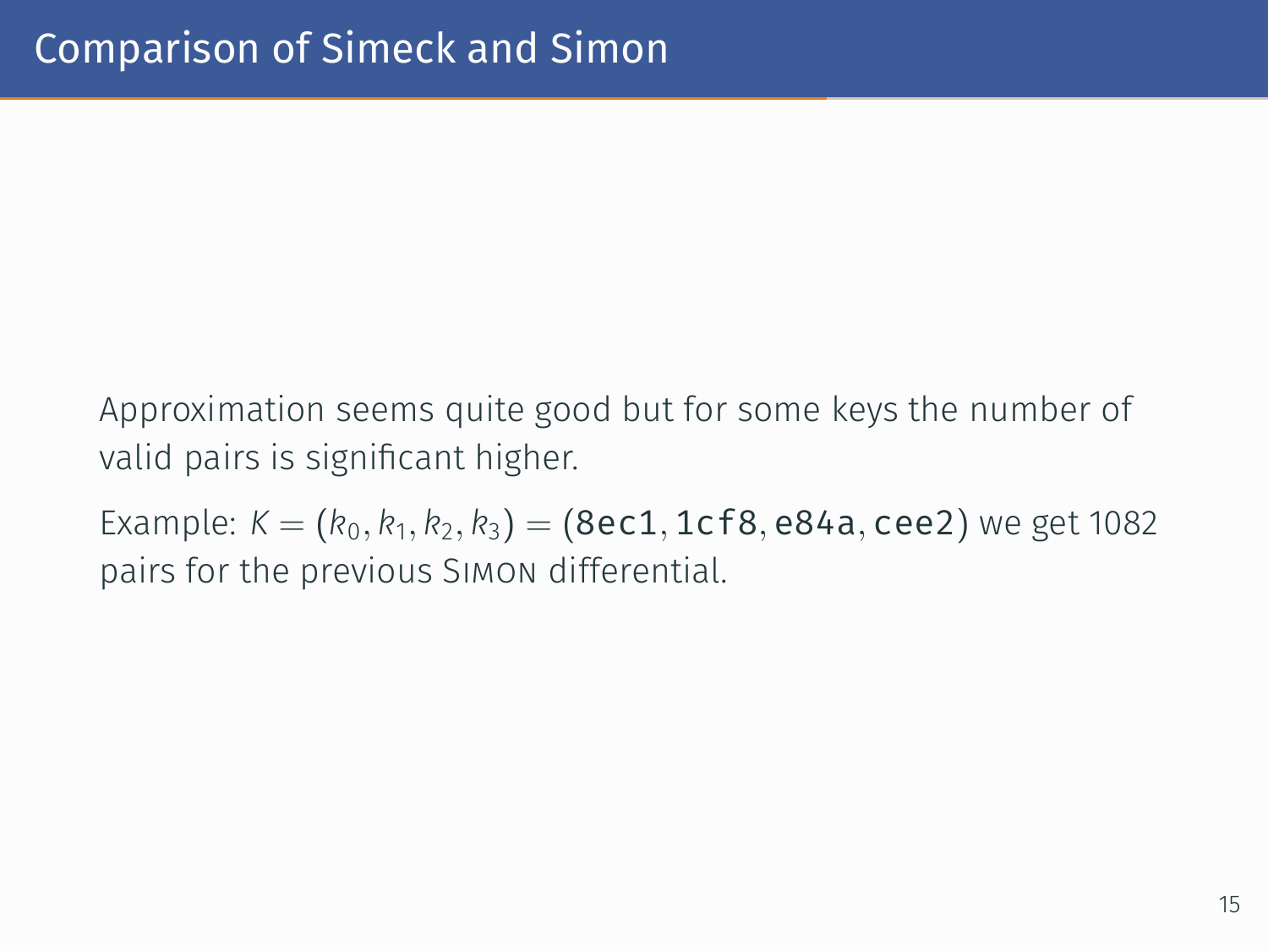Key Recovery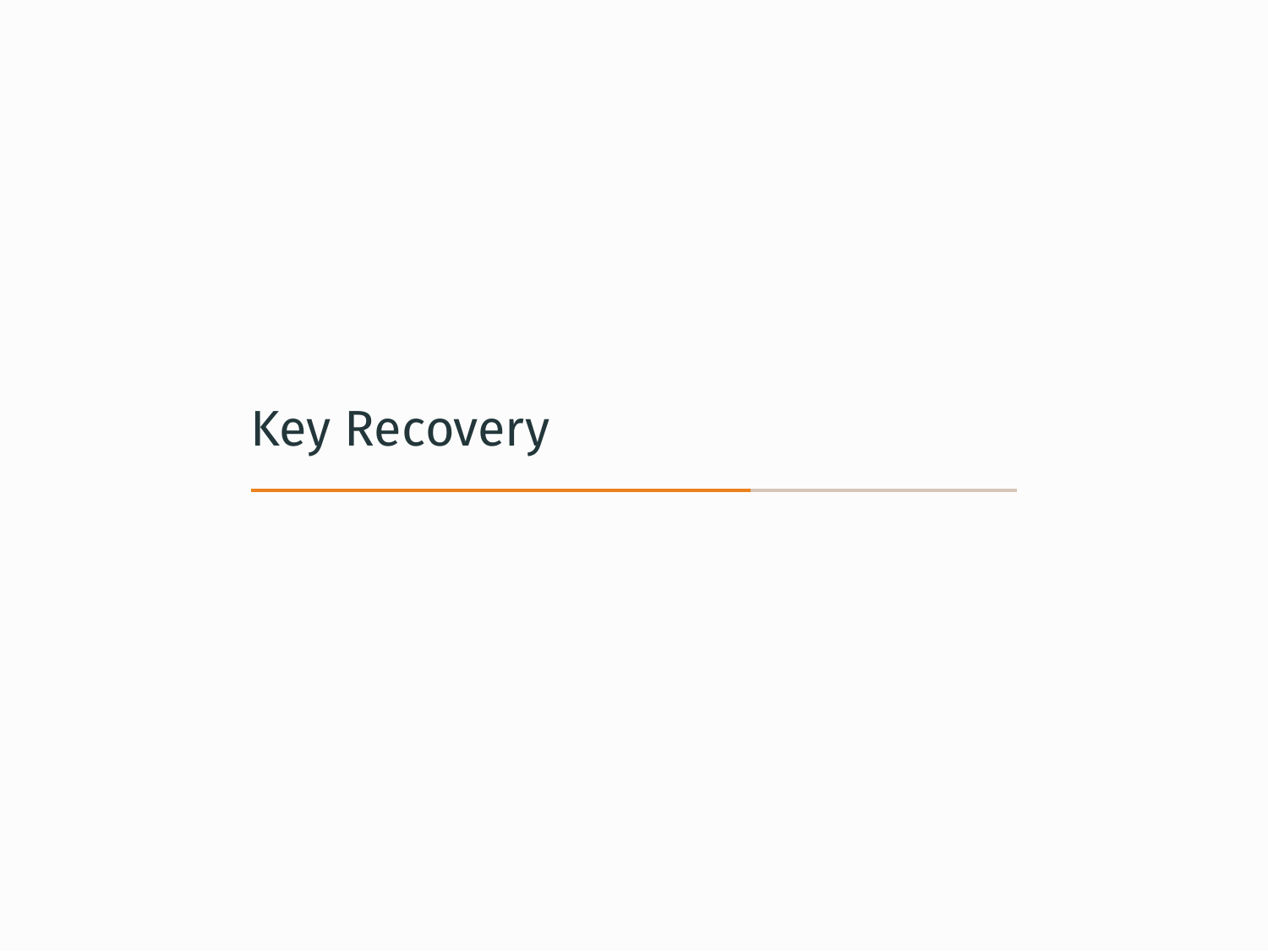Key recovery attacks based on differential distinguisher

- Use differential *α f r −→ β* over *r* rounds.
- Extend in both directions using truncated differentials.

| Round    | $\Delta I$         | $\Delta R$                                    | $\ast$ | $\ast$         |
|----------|--------------------|-----------------------------------------------|--------|----------------|
| $-4$     | ****************   | ****************                              | 15     | 16             |
| $-3$     | **000***0****1**   | *** 0 *************                           | 11     | 15             |
| $-2$     | $0*0000*000***01*$ | $***000***0***1***$                           | 6      | 11             |
| $-1$     | 0100000000010001   | $0*0000*000***01*$                            | 0      | 6              |
| $\Omega$ | 1000000000000000   | 0100000000010001                              | 0      | $\Omega$       |
|          |                    | $(8000, 4011) \xrightarrow{f^{13}} (4000, 0)$ |        |                |
| 13       | 0100000000000000   | 0000000000000000                              | O      | ∩              |
| 14       | $1*0000000000*000$ | 0100000000000000                              | 2      | O              |
| 15       | **00000*000**001   | $1*0000000000*000$                            | 5      | $\mathfrak{D}$ |
| 16       | ***000**00***01*   | $*$ *00000*000**001                           | 9      | 5              |
| 17       | ***00***0*******   | $***000***00***01*$                           | 13     | 9              |
| 18       | ****************   | *** 00 *** 0 *******                          | 15     | 13             |
| 19       | ****************   | ****************                              | 16     | 15             |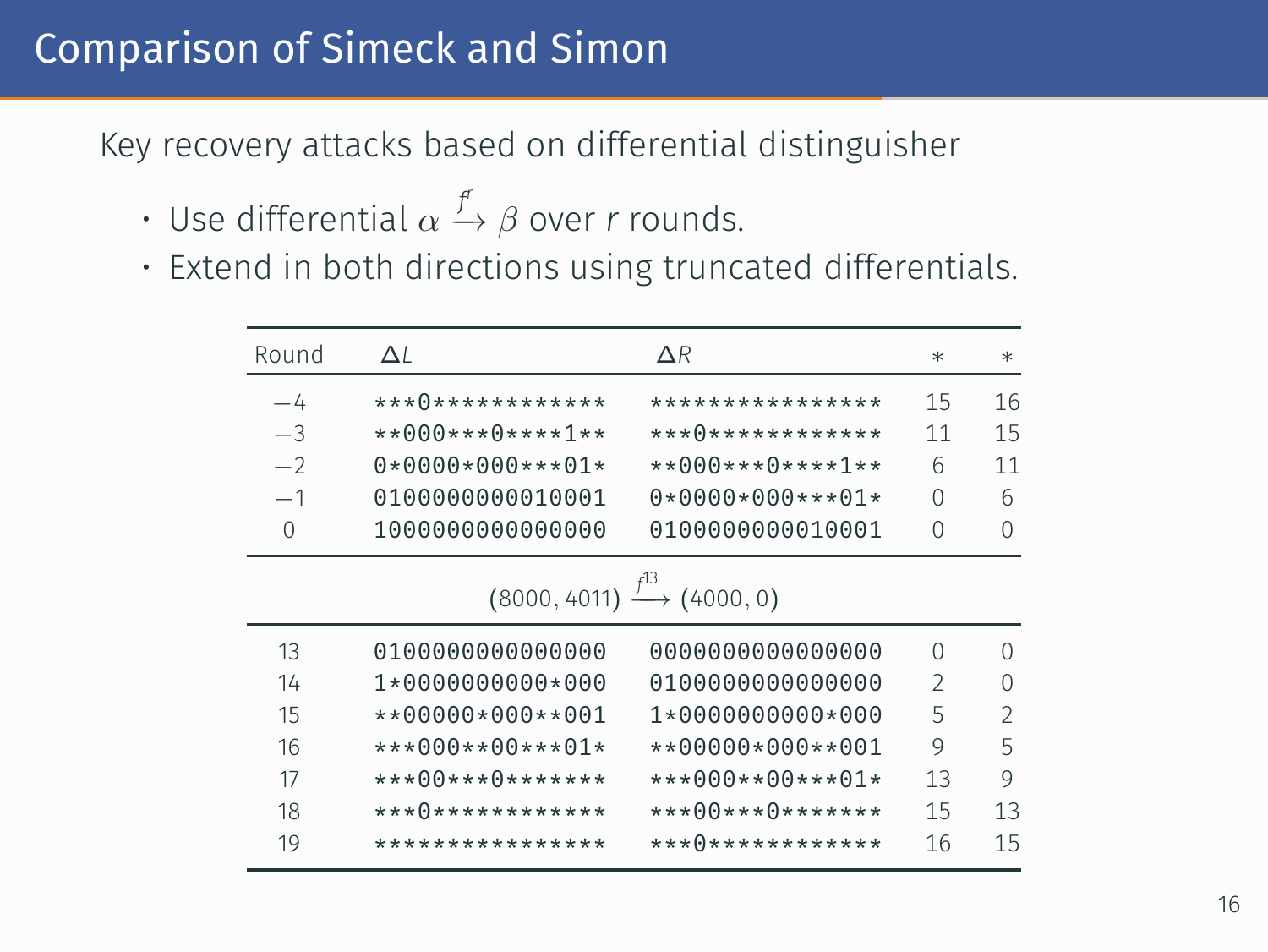Attacks can cover more rounds for Simeck

- Weaker diffusion allows better filtering and key guessing.
- Differential distinguisher can cover more rounds for the larger variants.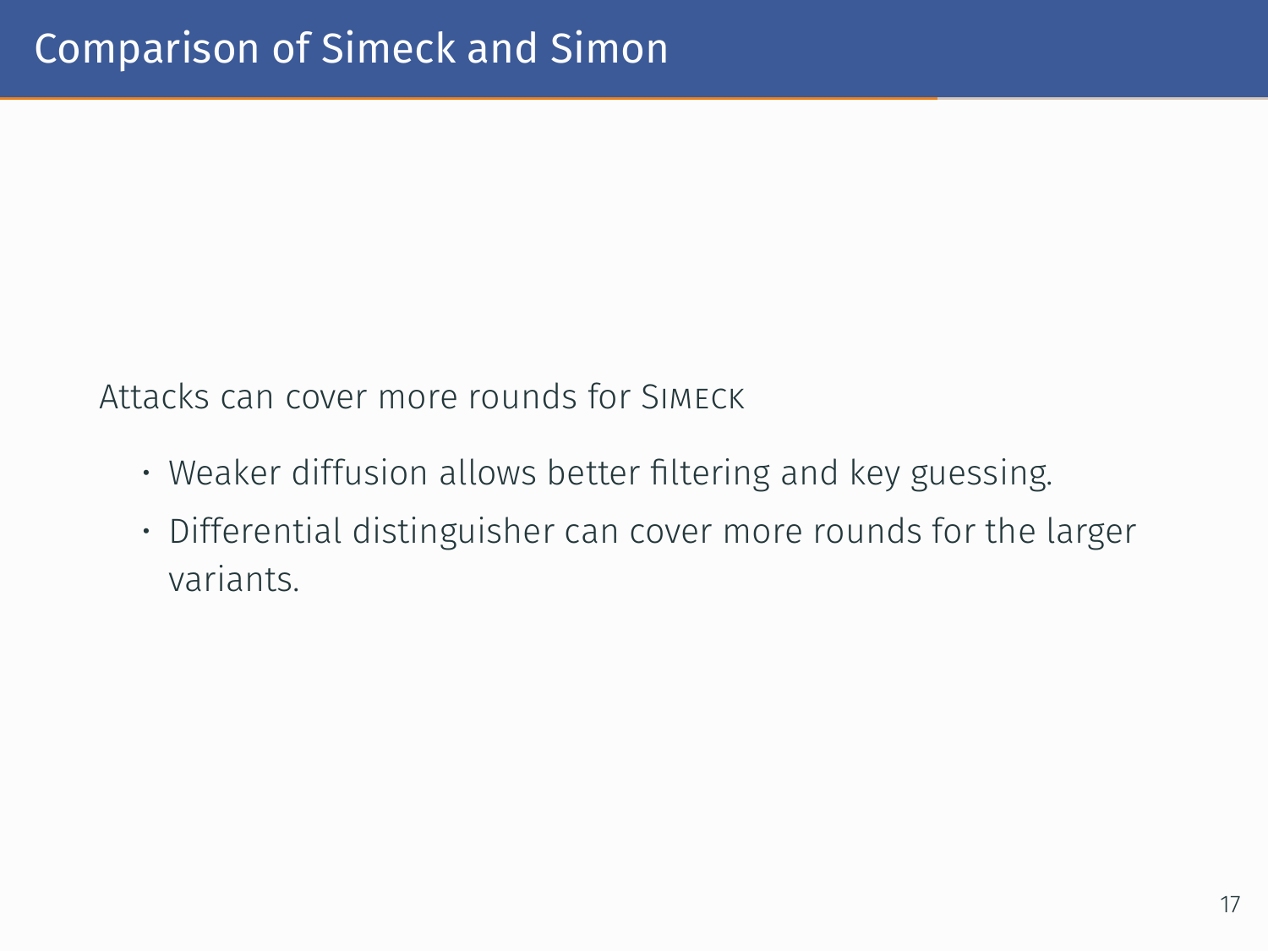Example attack on 26-round Simeck48

- Use four 20-round differentials with probability *≈* 2 *−*44 .
- Complexity:  $T = 2^{62}, D = 2^{47}, M = 2^{47}$

| Cipher             | Rounds | Attack |
|--------------------|--------|--------|
| <b>SIMECK32/64</b> | 32     | 19     |
| <b>SIMECK48/96</b> | 36     | 26     |
| SIMECK64/128       | 44     | 33     |

• Can be improved further by two rounds with dynamic key-guessing [QHS15].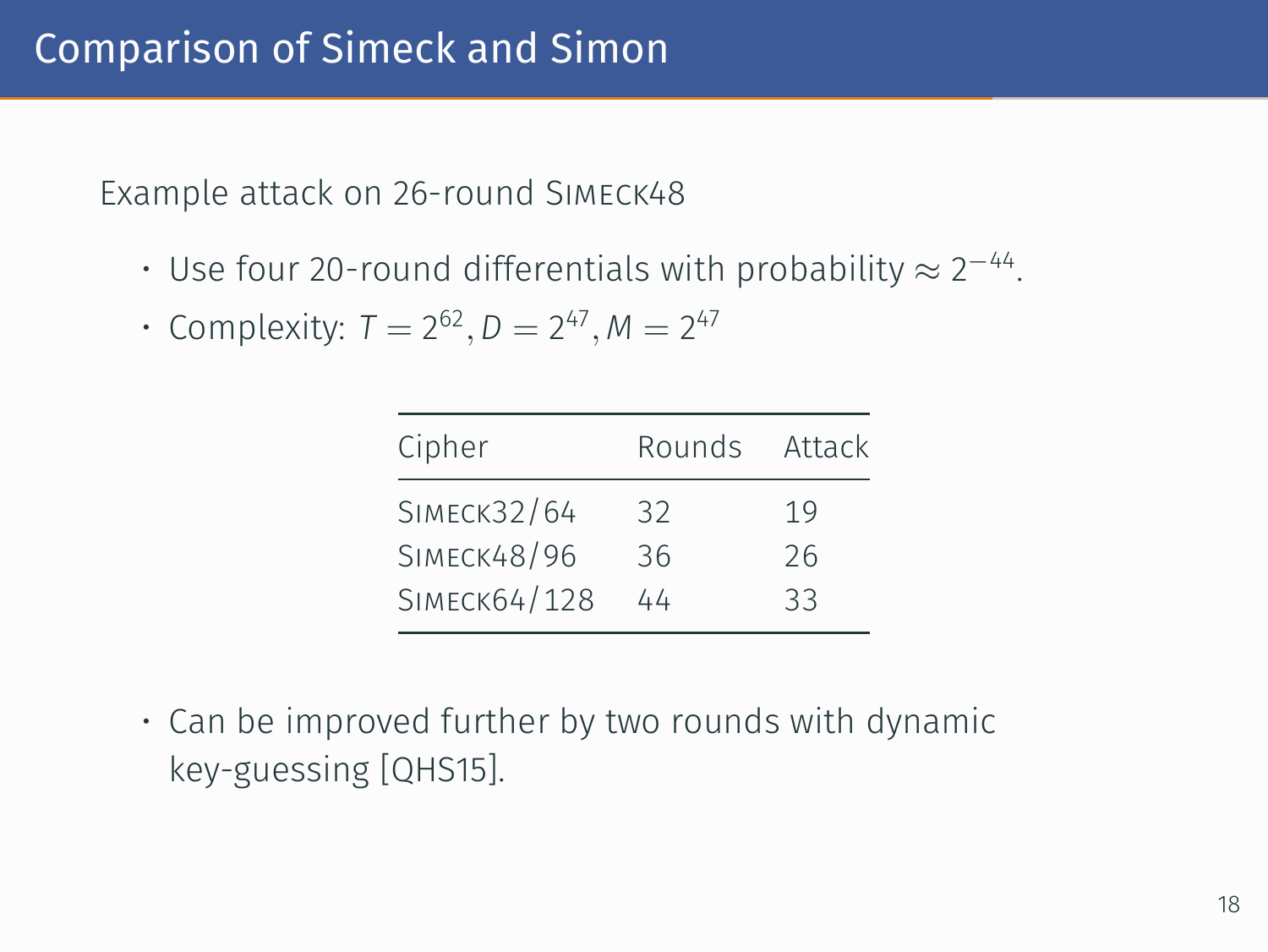#### Results

- Can show bounds for the best differential/linear trail for significant higher number of rounds.
- Statistical attacks can cover more rounds.

Open problems

- Find better approximation for distribution of valid pairs.
- $\cdot$  Identify which (class of) keys give unusual high number of pairs.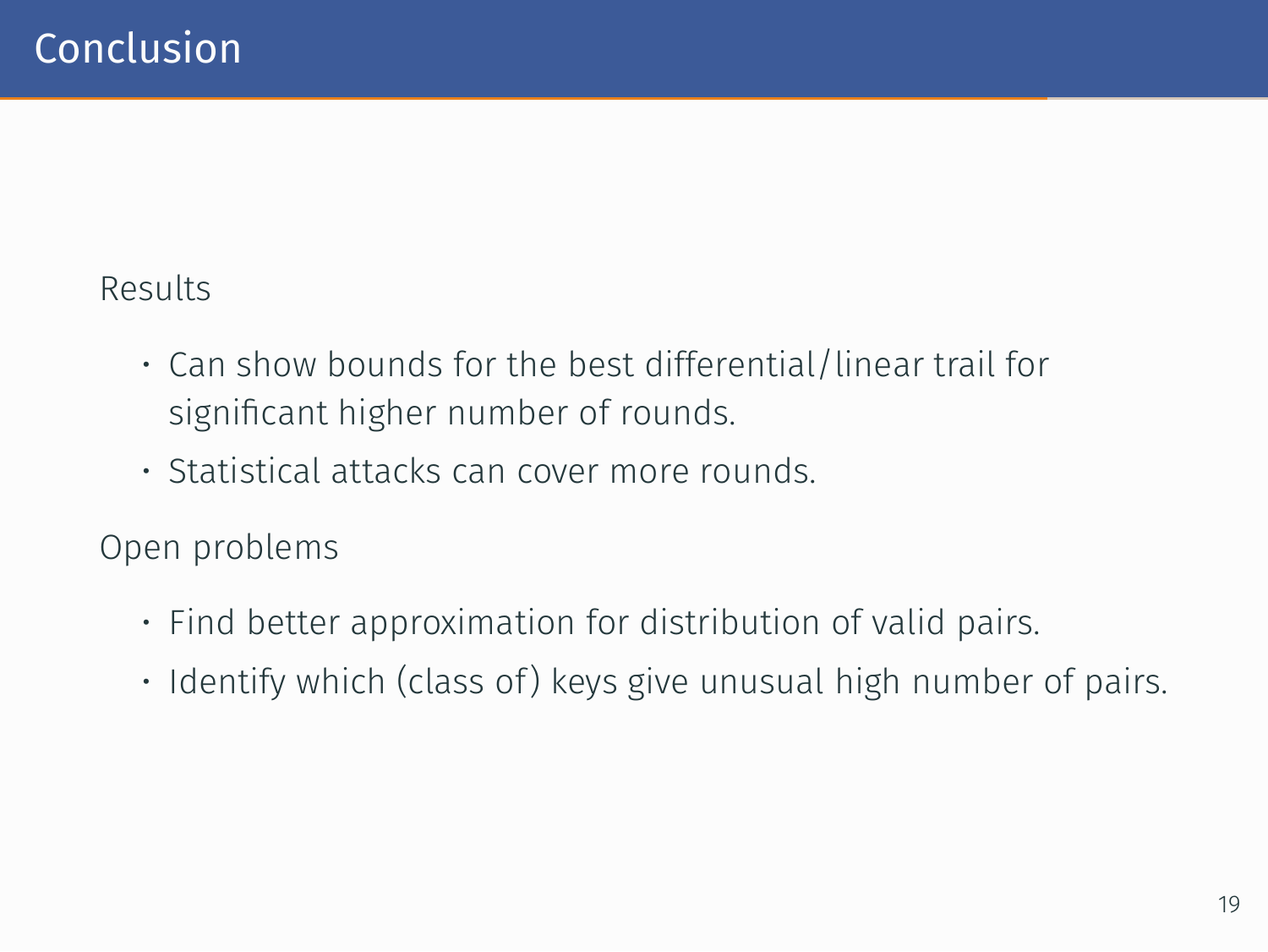## Thank you for your attention!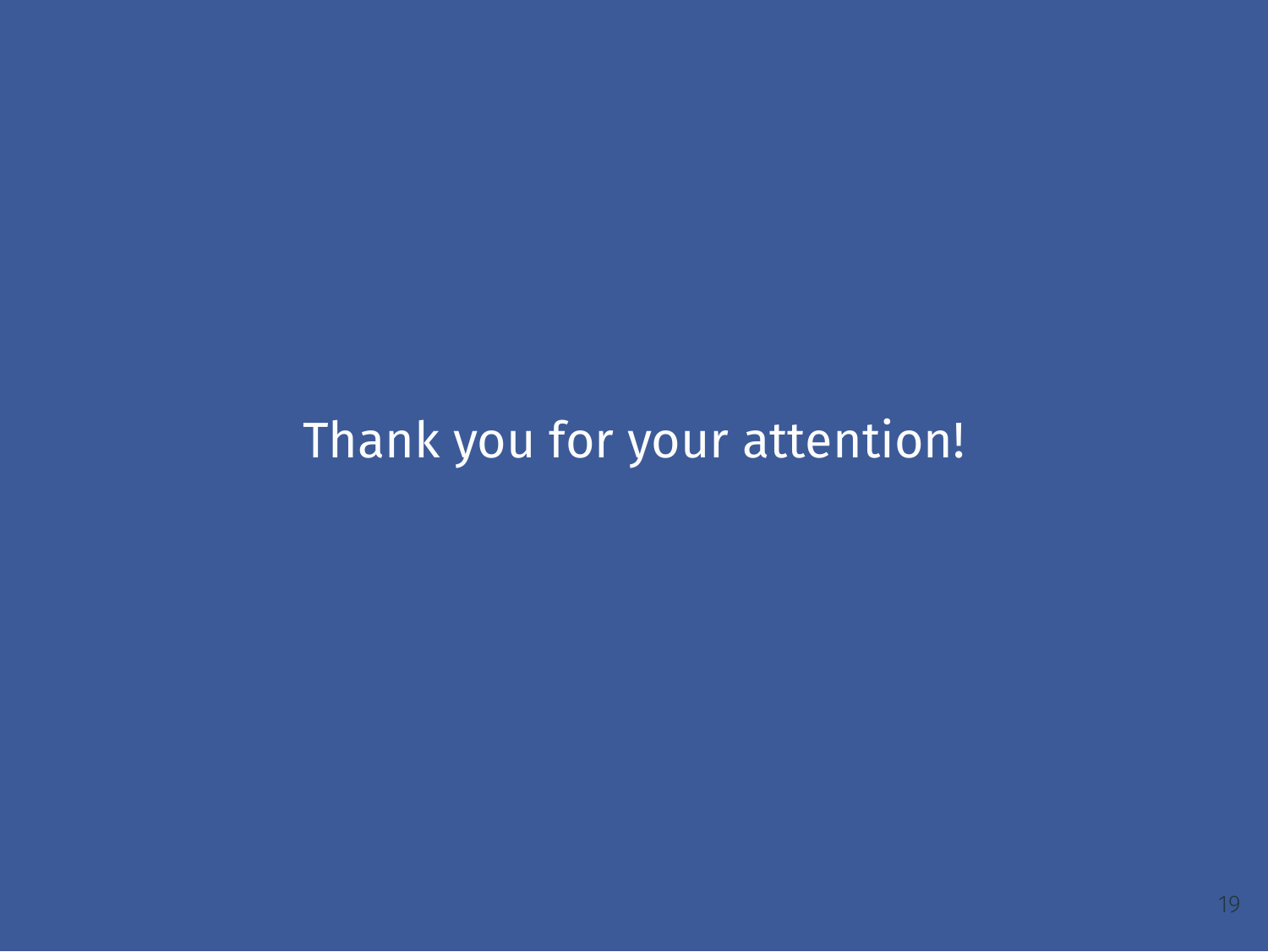#### References i

- 畐 Javad Alizadeh, Hoda AlKhzaimi, Mohammad Reza Aref, Nasour Bagheri, Praveen Gauravaram, Abhishek Kumar, Martin M. Lauridsen, and Somitra Kumar Sanadhya, *Cryptanalysis of SIMON variants with connections*, Radio Frequency Identification: Security and Privacy Issues, RFIDSec 2014 (Nitesh Saxena and Ahmad-Reza Sadeghi, eds.), Lecture Notes in Computer Science, vol. 8651, Springer, 2014, pp. 90–107.
- 記 Farzaneh Abed, Eik List, Stefan Lucks, and Jakob Wenzel, *Differential cryptanalysis of round-reduced SIMON and SPECK*, Fast Software Encryption, FSE 2014 (Carlos Cid and Christian Rechberger, eds.), Lecture Notes in Computer Science, vol. 8540, Springer, 2015, pp. 525–545.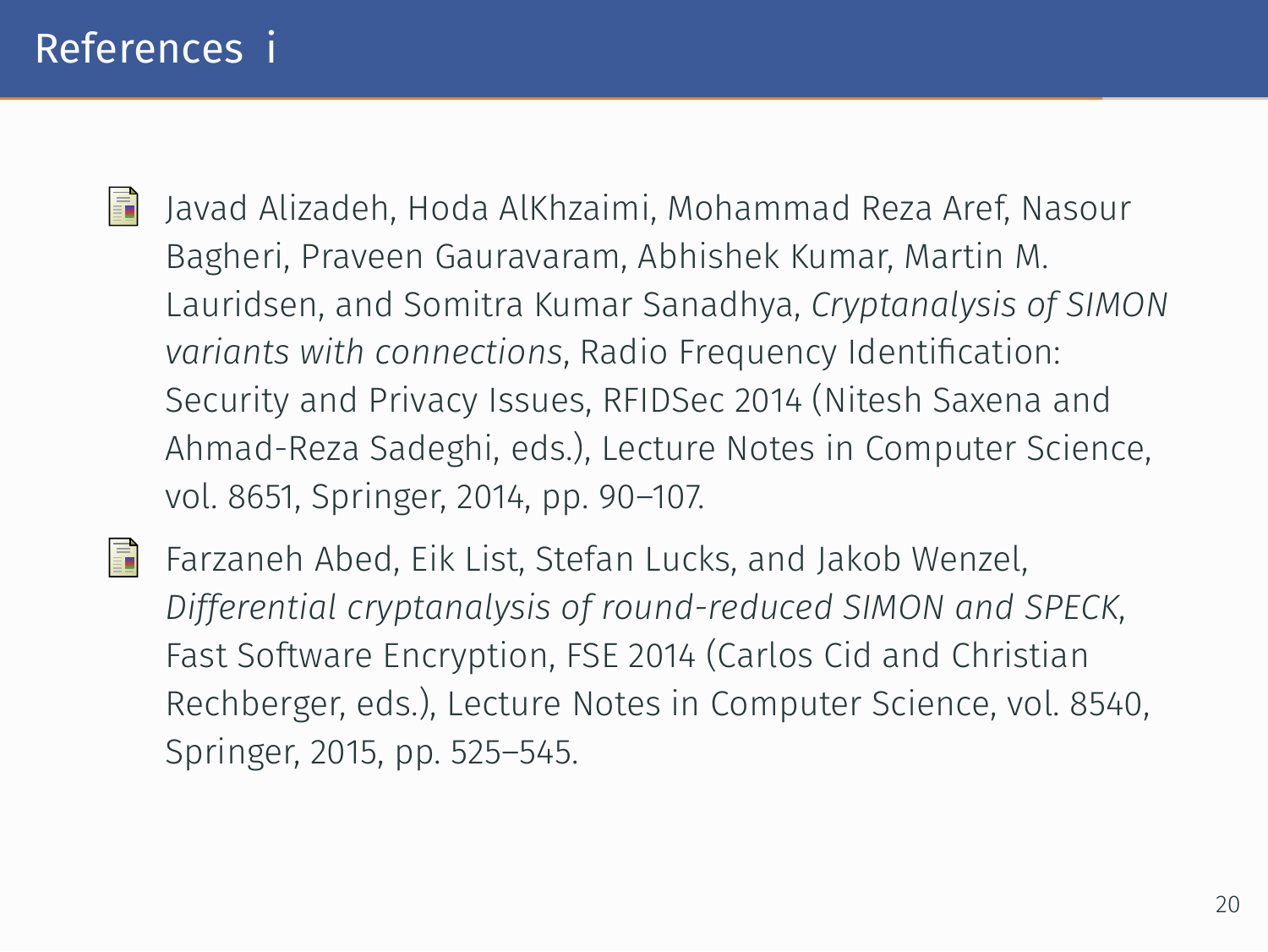### References ii

- Alex Biryukov, Arnab Roy, and Vesselin Velichkov, *Differential* 譶 *analysis of block ciphers SIMON and SPECK*, Fast Software Encryption, FSE 2014 (Carlos Cid and Christian Rechberger, eds.), Lecture Notes in Computer Science, vol. 8540, Springer, 2015, pp. 546–570.
- 冨 Huaifeng Chen and Xiaoyun Wang, *Improved linear hull attack on round-reduced simon with dynamic key-guessing techniques*, Fast Software Encryption - 23rd International Conference, FSE 2016, 2016, pp. 428–449.
- 螶 Stefan Kölbl, Gregor Leander, and Tyge Tiessen, *Observations on the SIMON block cipher family*, Advances in Cryptology - CRYPTO 2015, 2015, pp. 161–185.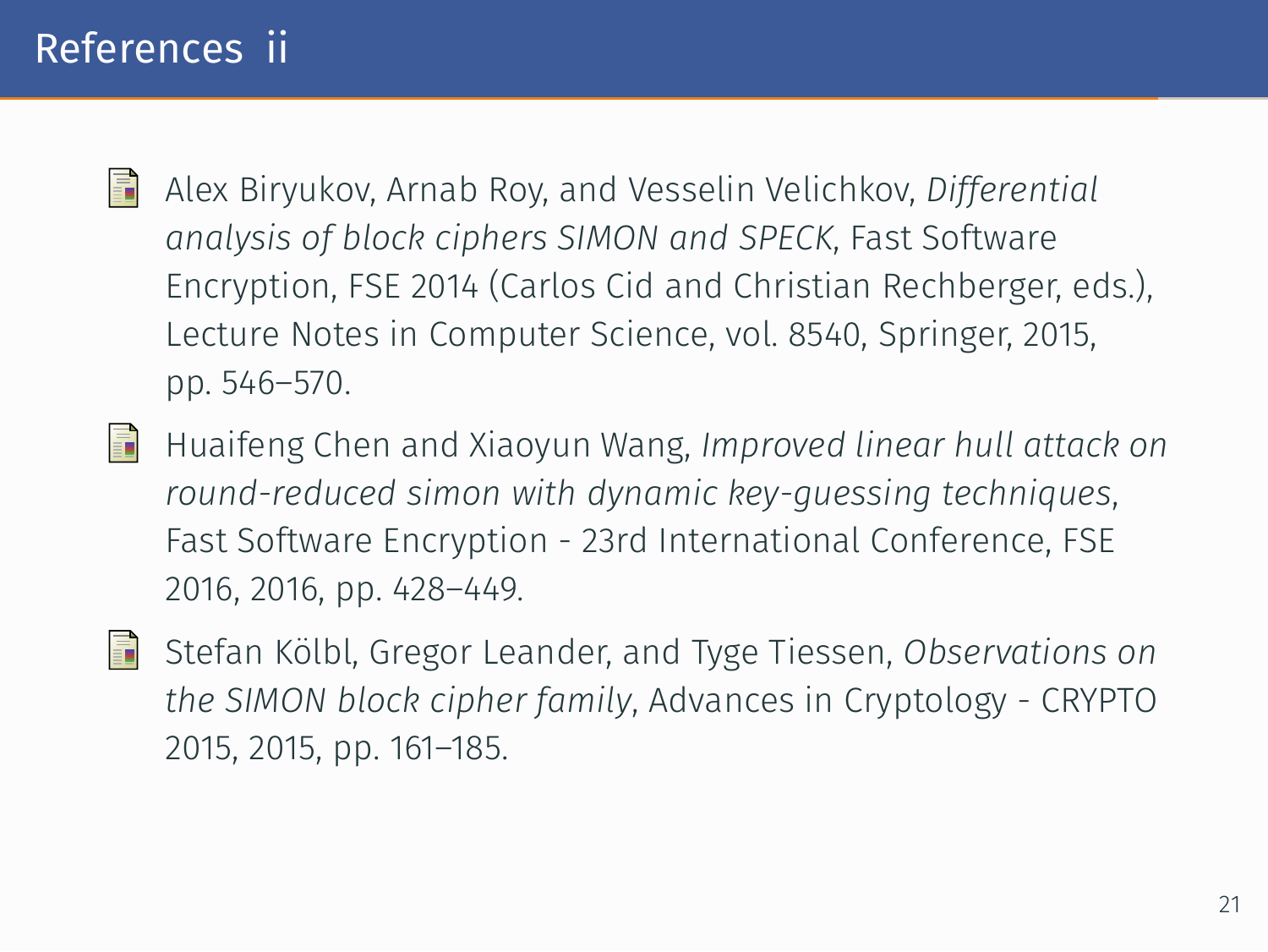## References iii

Kexin Qiao, Lei Hu, and Siwei Sun, *Differential security evaluation of simeck with dynamic key-guessing techniques*, Cryptology ePrint Archive, Report 2015/902, 2015, http://eprint.iacr.org/.

Siwei Sun, Lei Hu, Peng Wang, Kexin Qiao, Xiaoshuang Ma, and Ling Song, *Automatic security evaluation and (related-key) differential characteristic search: Application to SIMON, PRESENT, LBlock, DES(L) and other bit-oriented block ciphers*, Advances in Cryptology - ASIACRYPT 2014 (Palash Sarkar and Tetsu Iwata, eds.), Lecture Notes in Computer Science, vol. 8873, Springer, 2014, pp. 158–178.